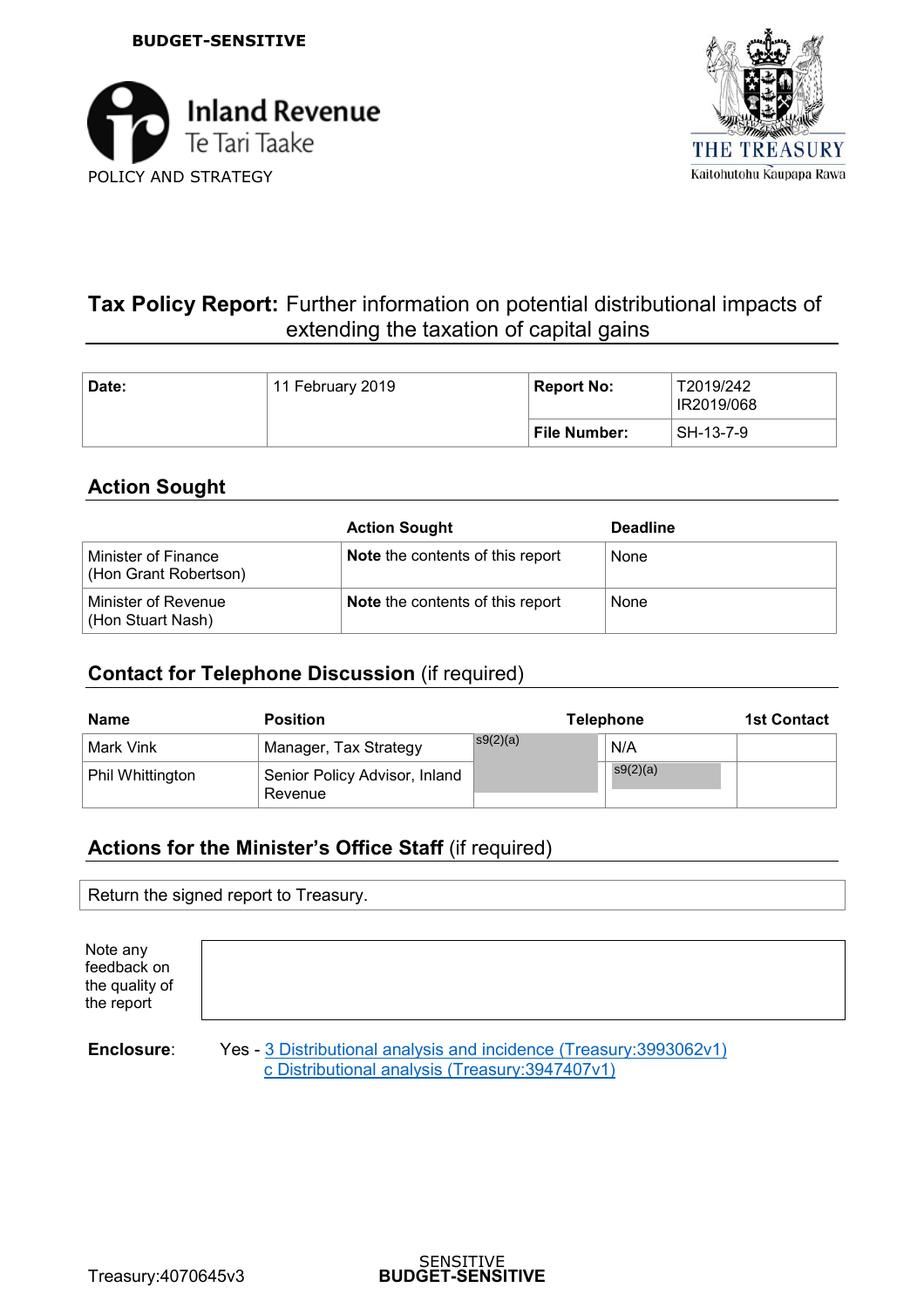## **Tax Policy Report:** Joint Report: Further information on potential distributional impacts of extending the taxation of capital gains

#### Executive Summary

 This report responds to a request from Ministers for further information on the potential distributional impacts of extending the taxation of capital gains, including on the number of individuals that could be directly affected.

 Specific data relating to capital gains in New Zealand is highly limited. Therefore, all of the impact analysis in this report necessarily relies on approximations and assumptions. Accordingly, all the results should be considered as indicative only.

 The information in this paper summarises previous information provided to the Tax Working Group in the Secretariat papers on *Distributional analysis* and *Distributional analysis and incidence*. These are attached. This report also provides new analysis including:

- • Further breakdowns of the estimated impact of taxing capital gains across net worth deciles (Figures 5-7)
- with non-residential assets potentially subject to an extended taxation of capital gains (Figure 8) • The proportion of residential assets held by each household net worth decile compared

 Some of this new analysis has been prepared relatively quickly and should be considered preliminary.

The key results from the analysis are:

- of the Tax Working Group) would be progressive. In particular, the additional tax would be paid mostly by those with high wealth. • A broad-based extension of the taxation of capital gains (as recommended by the majority
- property (as recommended by a minority of the Tax Working Group) is also likely to be progressive. However, it is likely to be less progressive than a broad-based extension of the taxation of capital gains. • An extension of the taxation of capital gains applying solely to residential investment
- medium enterprises, most tax from capital gains are expected to be paid by the property, agricultural and finance sector. • Taxing capital gains is likely to have an uneven impact across industries. For small and

 We intend to discuss this report further with your office to determine whether there is further information we can provide that could assist you in decision-making, including in relation to distributional analysis of potential packages for Budget 2019. We will also be available to discuss further with you, if required, at our meeting scheduled for 13 February 2019 on the Government's response to the Tax Working Group.

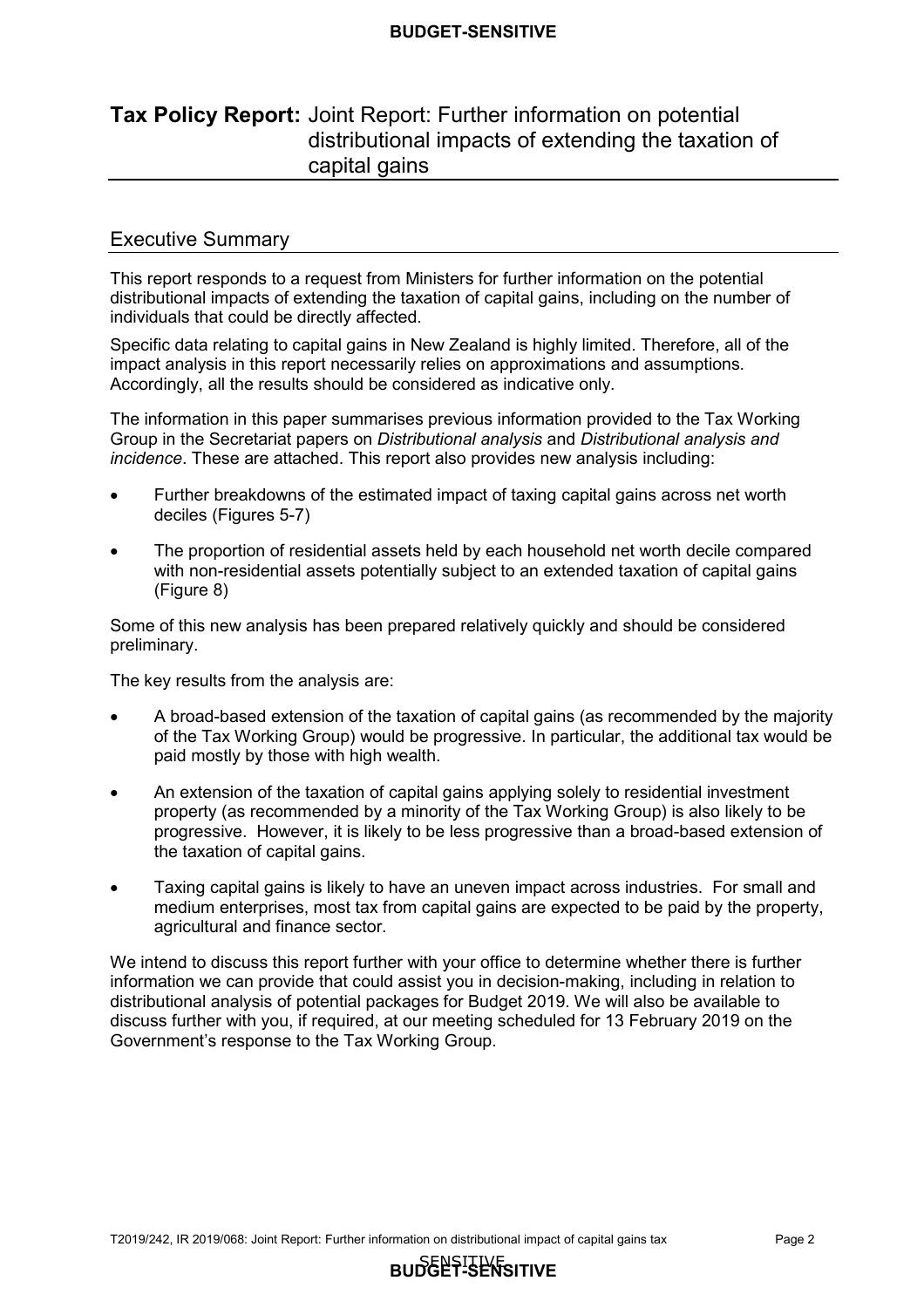## Recommended Action

We recommend that you

(a) **note** the contents of this report

*Noted Noted* 

 (b) **discuss** this report with officials, if required, at the meeting scheduled for 13 February 2019.

Mark Vink<br>Manager, Tax Strategy

 **Manager, Tax Strategy Senior Policy Advisor, Inland Revenue** Phil Whittington

Hon Grant Robertson **Hon Stuart Nash Minister of Finance** / /2019 / /2019

**Minister of Finance Minister of Revenue**

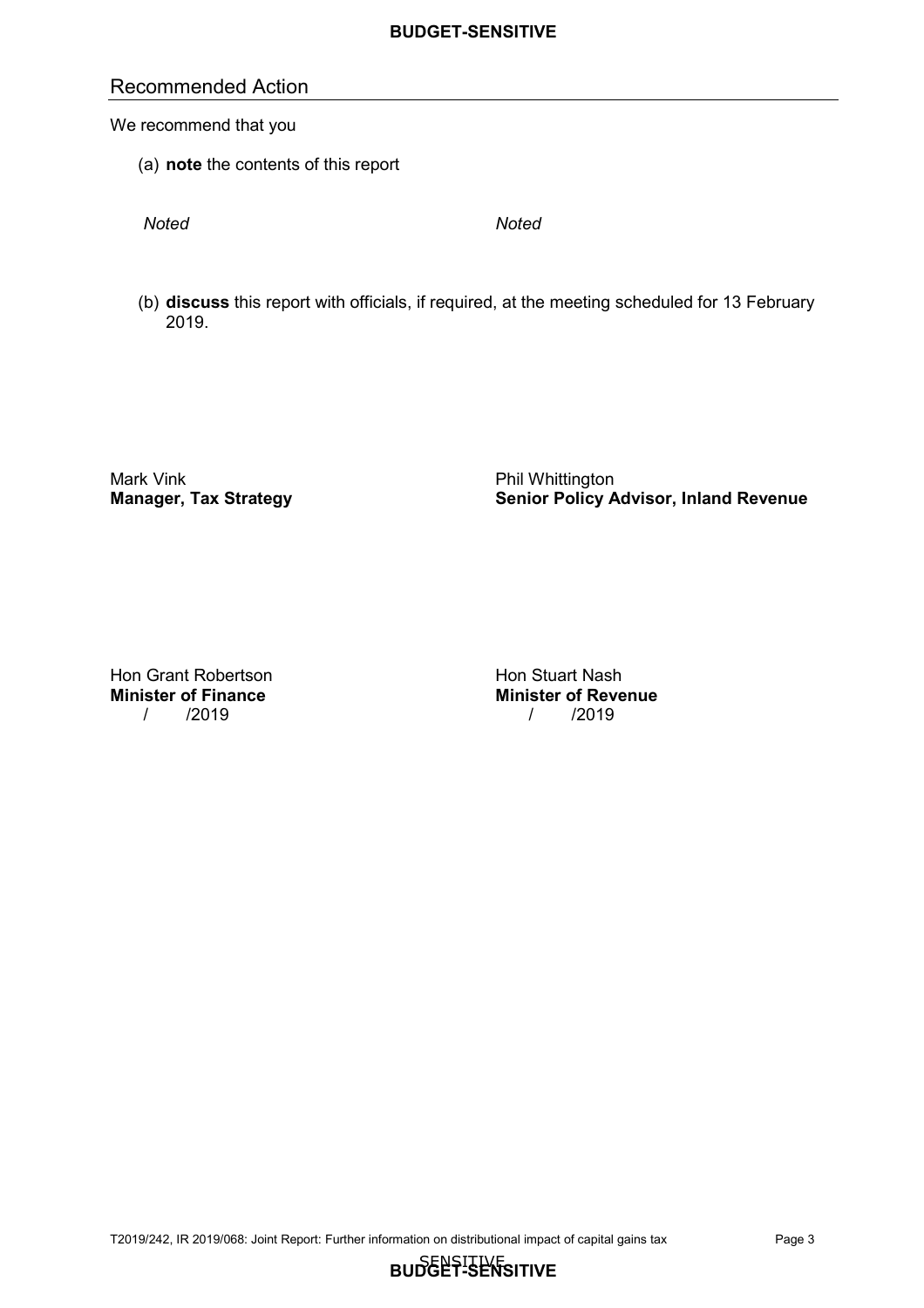## Purpose of Report

- $1<sub>1</sub>$  individuals who would be likely to pay tax on capital gains and on the distributional impact of taxing capital gains. The Minister of Revenue requested other information from officials which we have provided in a separate report (IR2019/031, T2018/175 refer). 1. This report responds to a request from Ministers for further information on the number of
- $2<sup>1</sup>$  of capital gains by the majority of the Tax Working Group. We will update the analysis following design decisions by the Government. 2. The distributional analysis is based on the proposed design of an extension of the taxation
- $\mathbf{3}$  Working Group in the Secretariat papers on *Distributional analysis* and *Distributional analysis and incidence*. These are attached. This report also provides new analysis The information in this paper summarises previous information provided to the Tax including:
	- • Further breakdowns of the estimated impact of taxing capital gains across net worth deciles (Figures 5-7)
	- compared with non-residential assets potentially subject to an extended taxation of capital gains (Figure 8) • The proportion of residential assets held by each household net worth decile
- 4. Some of this new analysis has been prepared relatively quickly and should be considered preliminary. In addition, there is limited data in New Zealand on the distribution of wealth and what assets the wealth is comprised. Many of the estimates are approximations based on survey sample data and therefore subject to significant uncertainty<sup>1</sup>.
- $5<sub>1</sub>$  further information we can provide that could assist you in decision-making, including in relation to distributional analysis of potential packages for Budget 2019. We will also be available to discuss further with you, if required at our meeting scheduled for 13 February 2019 on the Government's response to the Tax Working Group. We intend to discuss this report further with your office to determine whether there is

## How many people are likely to pay tax on capital gains every year?

- 6. Estimating the total number of people likely to be affected by an extension of the taxation of capital gains in New Zealand is difficult to determine due to data limitations.
- 7. In addition, substantial capital gains are likely to be earned through trusts, companies or managed funds. These entities can be owned by multiple individuals and so a capital gain earned by one entity can represent tax on multiple individuals. For example, taxing capital gains in New Zealand is likely to impact most New Zealanders with a KiwiSaver account. There are 2.9 million New Zealanders who have KiwiSaver accounts and it is difficult to estimate how many of these people would be impacted by taxing capital gains and by how much they would be impacted.

## **International evidence on likely number of individuals who would need to pay**

- 8. International experience can provide some insight on the distributional impacts of taxing capital gains. International experience suggests that only a small number of individuals pay capital gains tax *directly* (i.e. the tax is paid by the individual rather than by an entity on behalf of the individual) in a given year. For example in:
	- *Australia:* 4.7% of individual income tax returns included capital gains in 2015.

 $\overline{a}$ 

 coverage of high-wealth households or under-reporting of assets in survey responses. Total estimated assets in these surveys do not exactly match estimates from aggregate data which is likely due to under-1

 T2019/242, IR 2019/068: Joint Report: Further information on distributional impact of capital gains tax Page 4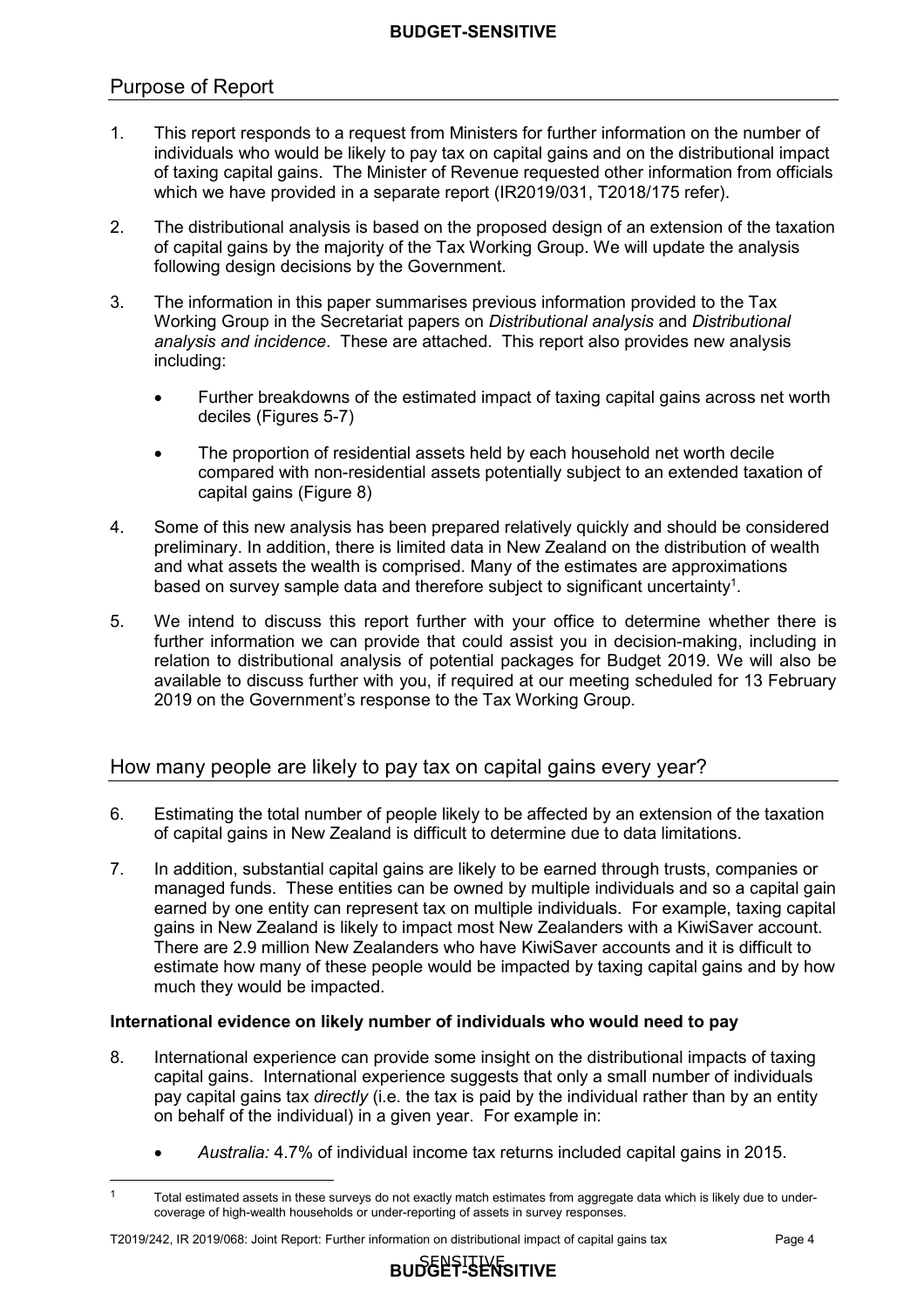- • *United States:* 7.8% of individual income tax returns included a taxable net gain from the sale of a capital asset, and 2.9% included a distribution of a capital gain from an entity (for example a trust distributing the proceeds of the sale of an asset) in 2015.
- • *United Kingdom:* 0.8% of individual taxpayers had a capital gains tax liability in 2016/17.
- 9. the United States close to 88% of capital gains are attributable to those in the top income The majority of these gains are paid by those with higher incomes. Figure 1 shows that in decile.

*Figure 1: United States income tax returns: percentage of capital gains by income band (2015)* 



< \$6,000 \$6,000 to \$13,000 to \$19,000 to \$27,000 to \$36,000 to \$48,000 to \$66,000 to \$91,000 to \$155,000 \$13,000 \$19,000 \$27,000 \$36,000 \$48,000 \$66,000 \$91,000 \$155,000 tor more

<u>Source</u>: Internal Revenue Ser**กิ**ยี**⊌**'

*Note: This includes only those with a taxable net capital gain and excludes losses.* 

- 10. However, some of this progressivity arises from the fact that realised capital gains are lumpy. The size of the gains can push taxpayers into higher income brackets during the year when an asset is sold.
- $11.$  example, taxpayer's in the top taxable income decile reported 70% of taxable capital gains. However, when looking at the distribution of gains by taxable incomes *before capital gains*, then only 40% of capital gains are earned by the top 10 percent of income earners<sup>2</sup>. This method of excluding capital gains will however, understate the progressivity of taxing capital gains. This is because excluding capital gains entirely removes a substantial proportion of these taxpayers total income. There is some international evidence to illustrate the size of this effect. In Australia, for

## What is the likely distributional impact of taxing capital gains in New Zealand?

## **Wealth and income progressivity**

 $\overline{a}$ 

 2Based on work from Daley and Wood.

 T2019/242, IR 2019/068: Joint Report: Further information on distributional impact of capital gains tax Page 5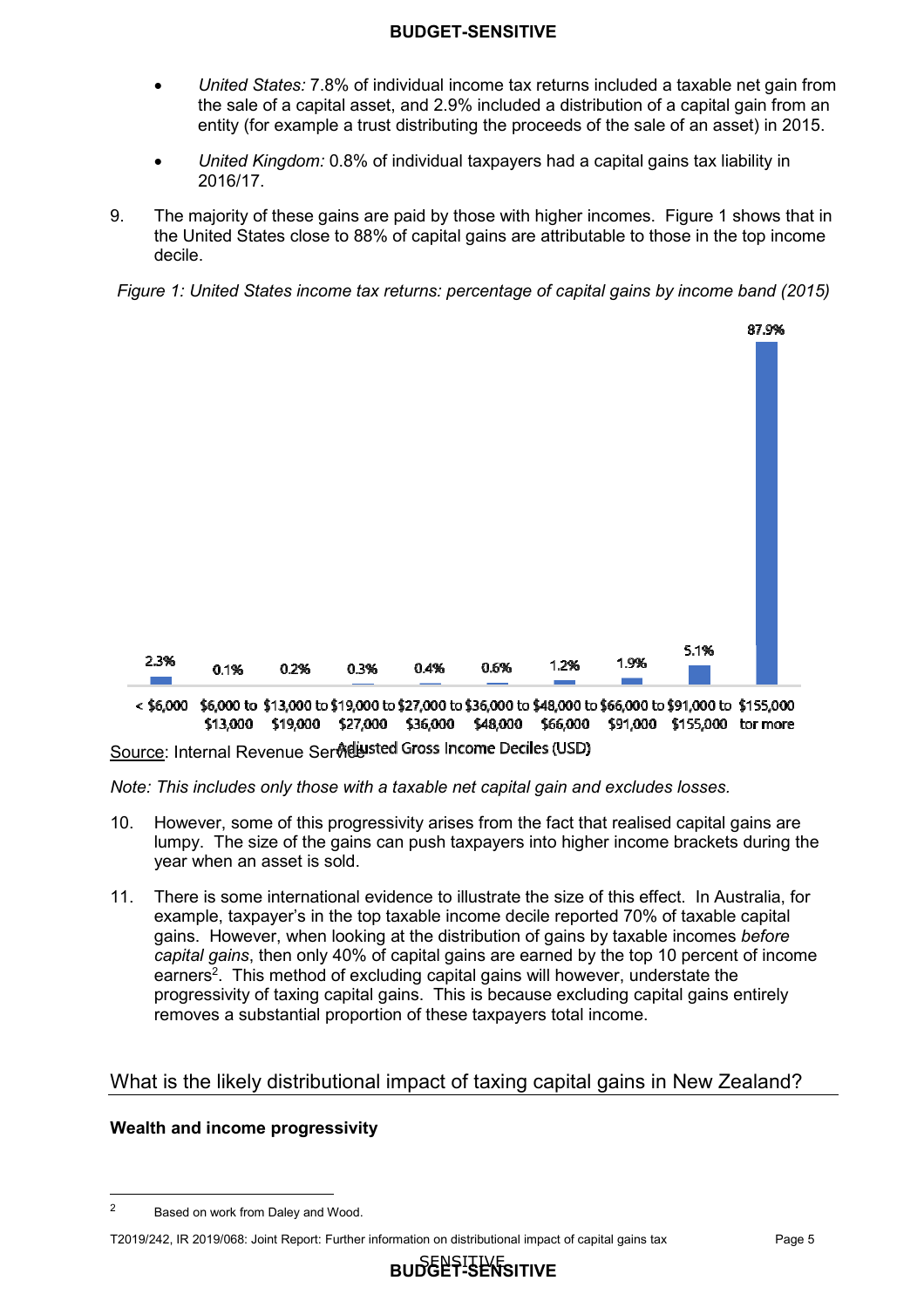- $12.$  we define progressivity in terms of income, however one of the potential effects of taxing capital gains is reducing wealth inequality and so the charts below primarily focus on the The progressivity of a taxing capital gains can be measured by income or wealth. Usually distribution by wealth $3$ .
- $13<sub>1</sub>$  and high wealth households. Most assets that are potentially subject to a tax on capital gains are held by high income

*Figure 2: Ownership of assets by equivalised household income decile (excluding capital gains) and total household net worth decile (Figure 5.1 in Final Report)* 



Source: Statistics NZ (HES 2015); the Treasury.

 *the income deciles however, does not include income from capital gains). Note: this chart shows the distribution of household assets, excluding cash, deposits and owner-occupied housing by household income and net worth decile. This is used as a proxy to indicate the potential distributional impact of capital gains taxation (the data used to construct* 

#### **Wealth and age**

 $\overline{a}$ 

 $14.$  amounts of wealth through their lifetime. Figure 3 shows that younger individuals generally have less wealth than older individuals. Some of the skewed distribution of wealth is attributable to households having different

T2019/242, IR 2019/068: Joint Report: Further information on distributional impact of capital gains tax Page 6





 data exclude capital gains. Once capital gains are included, many households in lower income deciles would need to be "re-ranked" and placed into higher income deciles. Without this re-ranking the impact of taxing capital gains on lower- income households will be overstated. However, this "re-ranking" is generally not feasible within the data. In addition, estimating the impact of taxing more capital gains by incomes is difficult because income measurements in the 3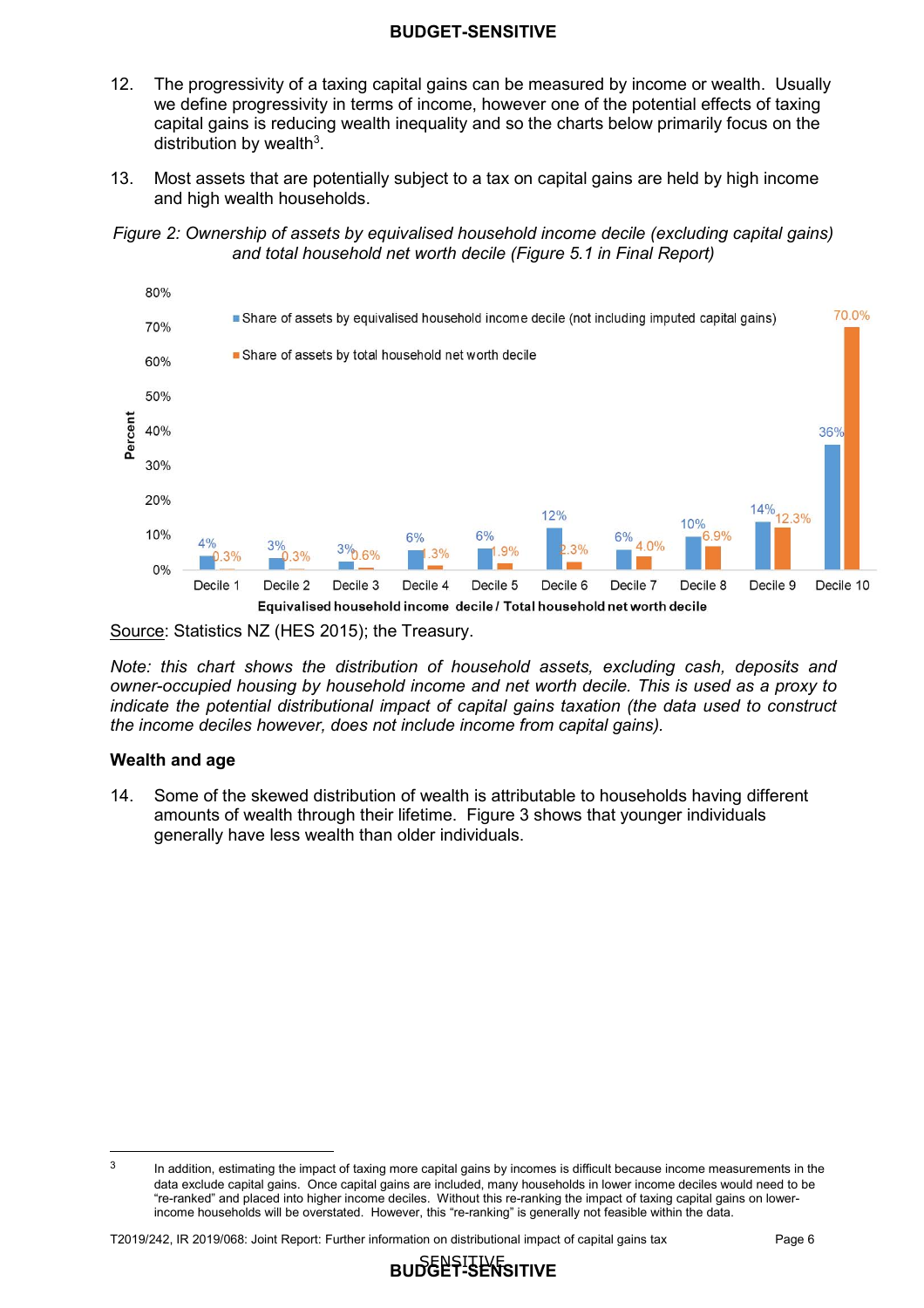

*Figure 3: Median individual net worth by age group (2015)* 

Source: Statistics NZ (HES 2015); the Treasury

 $15.$  legally be required to pay the tax on capital gains). The economic incidence of taxing capital gains can be different (where the cost of a tax can be borne by others, for example through higher rents). The analysis below considers the legal incidence of a taxing capital gains (who would

#### **Distributional impact of extending the taxation of capital gains**

- $16.$  by those with high wealth. Taxing capital gains is likely to be progressive. In particular, it is likely to be paid mostly
- 17. worth decile in New Zealand. This estimate is based on attributing the projected revenue from taxing capital gains to households based on their ownership of assets. It assumes all revenue from taxing capital gains (including tax paid by companies and trusts) is attributable to the owner. Figure 4 shows the estimated distributional impact of taxing capital gains for each net
- $18<sup>1</sup>$  after-tax) income. This effectively estimates how much of households' after tax income (excluding capital gains) will be required to pay the capital gains liability. However, this shows the average annual tax liability and will not show the actual cashflow impact for households associated with a realisation based tax which is expected to be lumpy. 18. Figure 4 shows the estimated capital gains liability as a percentage of *disposable* (i.e.

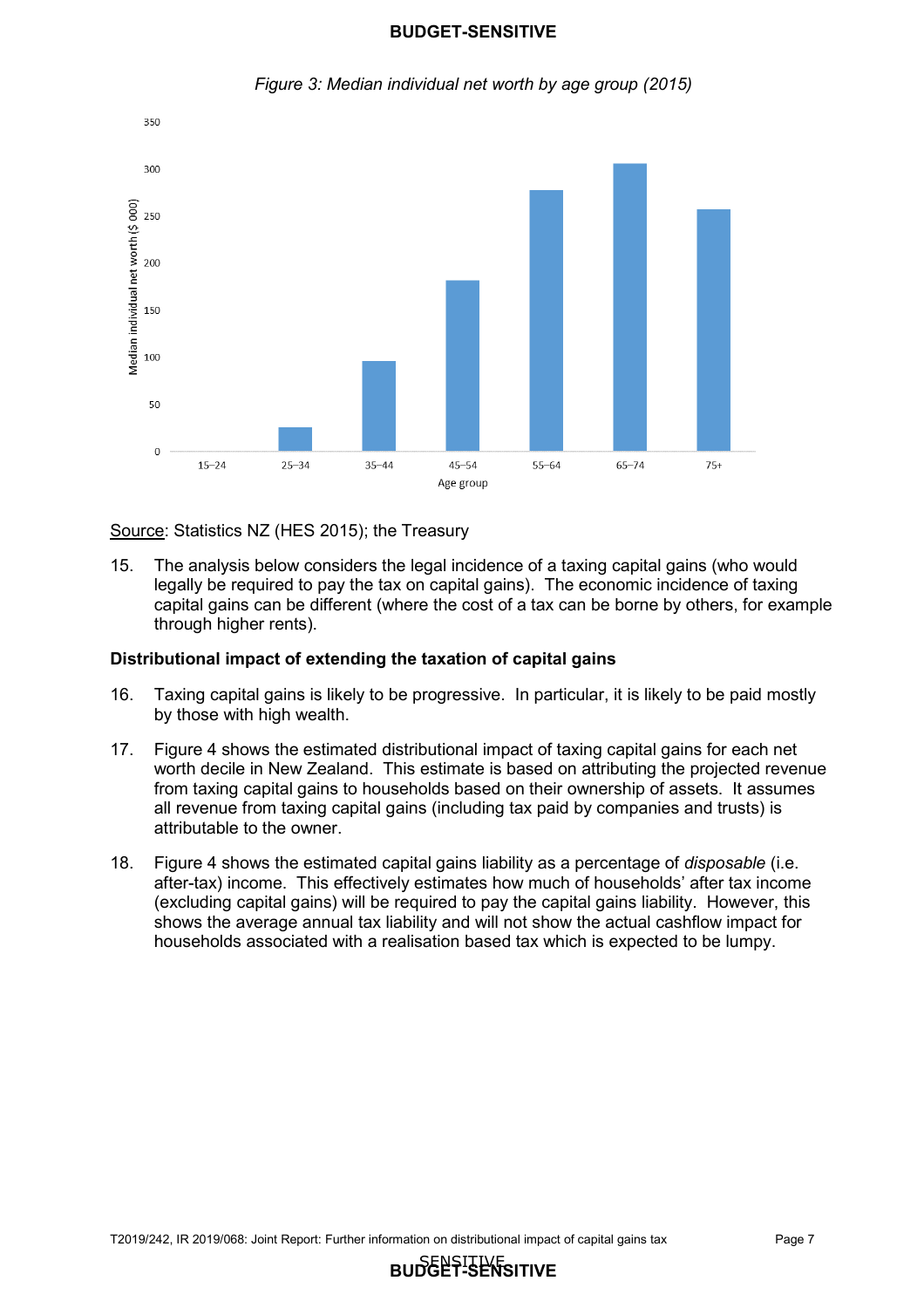



Source: Statistics NZ (HES 2015); the Treasury

 *Note: These estimates are based on the share of total household net worth that could be subject to capital gains taxation by household net worth decile, and projected revenue from the taxation of capital gains. Estimates for revenue from capital gains taxation are for the fifth year after introduction, discounted to tax year 2021/22 (when the tax is proposed to come into effect). Estimates are preliminary and indicative.* 

 *individual investors. However, the impact of this is likely to be small as managed funds hold only a These estimates do not attribute the impact of taxing capital gains earned by managed funds to small proportion of their assets in domestic shares and the Group did not recommend applying a capital gains tax to most foreign shares held by managed funds.* 

19.  *gross income including imputed capital gains.* This shows how much of a household's gross income (including capital gains) will be required to pay their estimated capital gains liability. 19. Figure 5 shows the estimated capital gains liability as a proportion of household's *total* 

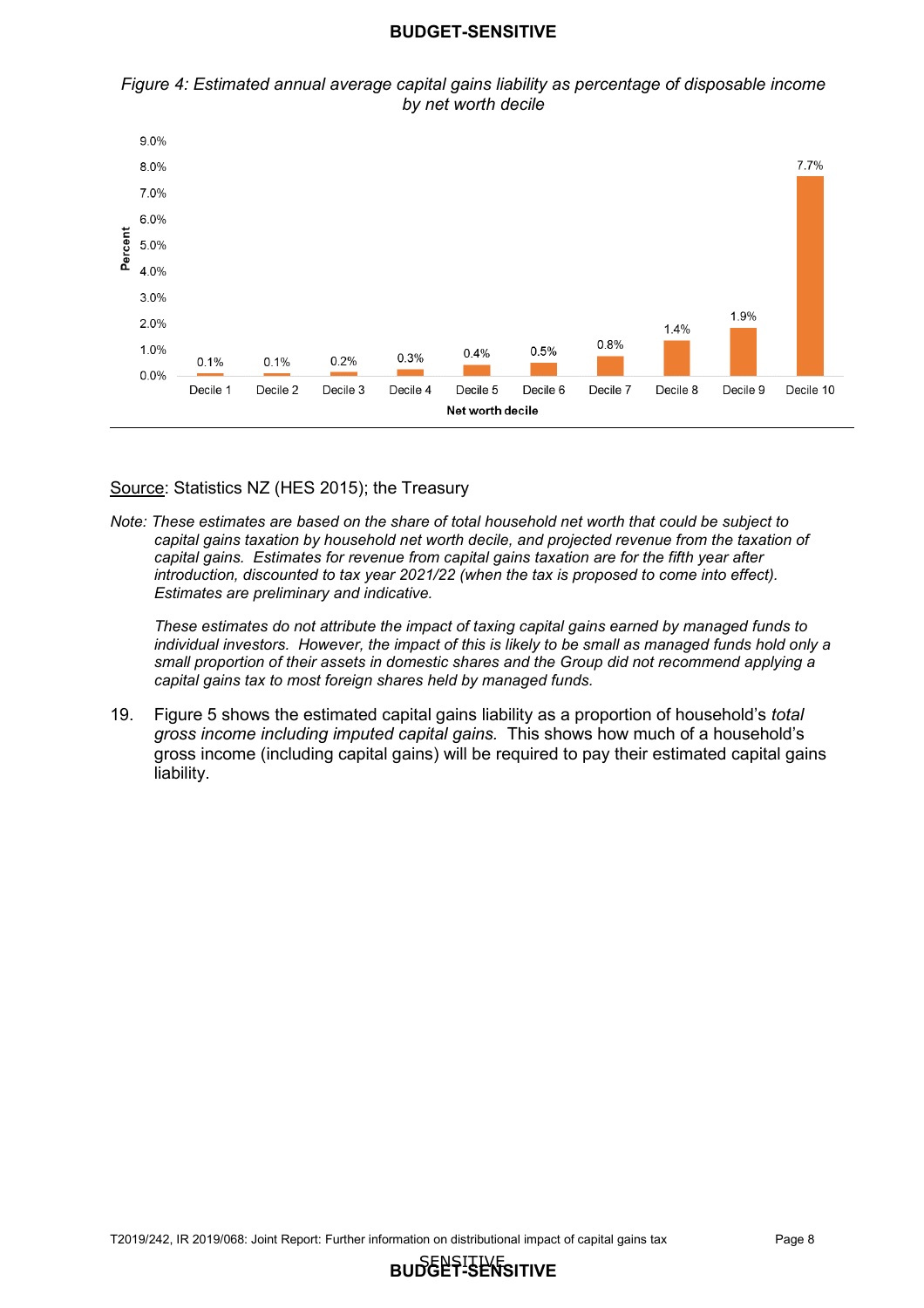



- *Note: The calculation of total gross income includes taxable income as well as non-taxable transfers and other non-taxable private income. Calculation of gross income is net of the ACC levy but not income tax.*
- $20<sub>1</sub>$  terms from taxing more capital gains by household net worth decile. The estimated average increased tax for households in decile 1 is \$50 per annum or a 0.7% increase in their tax liability (this is based on estimated capital gains in 2025/26 discounted to 2021/22) while the estimated increase in tax for households in decile 10 is \$10,800 which is a 29% increase in their tax liability. Figure 6 shows the estimated increase in overall increase in tax liability in absolute dollar



 *Figure 6: Personal income tax and estimated CGT liability by net worth decile* 

Source: Statistics NZ (HES 2015); the Treasury

*Note: Estimates for revenue from taxing capital gains are for the fifth year after introduction, discounted to tax year 2021/22 (when the tax is proposed to come into effect). Estimates are preliminary and indicative.* 

SENSITIVE **BUDGET-SENSITIVE**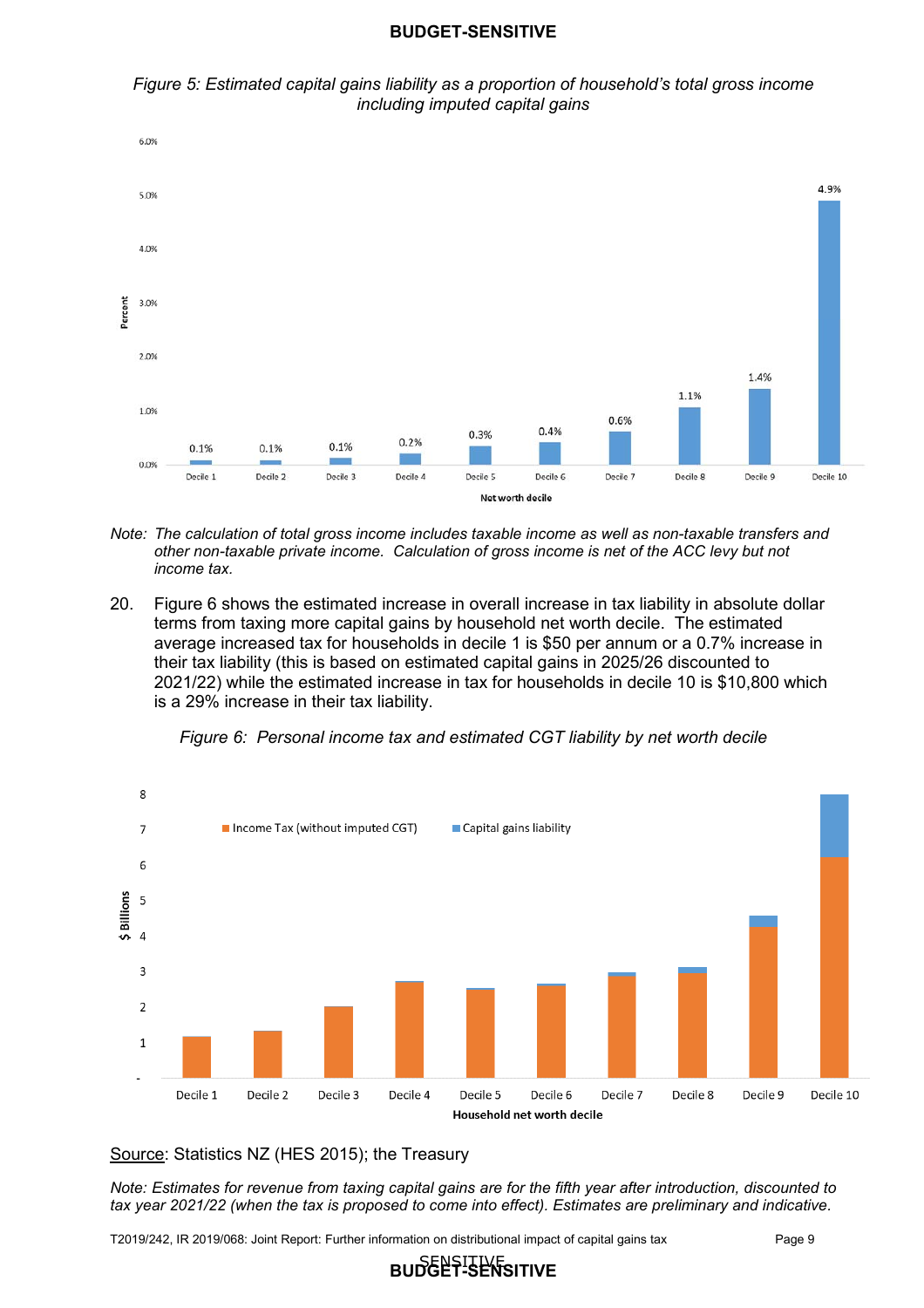- $21.$  rate for households in each wealth decile. The grey line shows an estimate of the current average effective income tax rate on household's income when untaxed capital gains are included in their income. The blue line shows an estimate of their effective tax rate when these untaxed capital gains are taxed. The effective tax rate for those in decile 10 increases from 19% to 24% as a result of the taxation of capital gains. Figure 7 shows the estimated impact of taxing capital gains on the average effective tax
- $22<sub>2</sub>$  are estimated have a lower effective income tax rate than those in decile 9. This is because those in decile 10 have a greater amount of untaxed income from capital gains. However, this actual distributional impact of taxing capital gains is subject to considerable uncertainty and Figure 7 is an estimate based on the modelling assumptions used (including an assumption of 3% annual price increases). As Figure 7 shows, when capital gains are untaxed, households in the top net worth decile



*Figure 7: Average effective income tax rates by household net worth decile* 

Source: Statistics NZ (HES 2015); the Treasury

 *revenue from taxing more capital gain is discounted from year 5, or tax year 2025/26. The imputed capital gains excludes gains that would be subject to rollover relief. Notes: Capital gains: The estimates for capital gain used in this analysis are from the Tax Working Group Final Report. The share of capital gains tax liability by household net worth decile is based on the share of assets (excluding cash, deposits and owner occupied housing) by household net worth decile. Capital gains tax revenue estimates have been discounted to tax year 2021/22 (assuming 3 percent annual capital gain, and taxed at an average marginal tax rate of 26 %). Revenue from taxing more capital gains will be low in the first 4 years after implementation. For this reason,* 

 *is not yet available for the purpose of this analysis. imputed capital gains excludes gains that would be subject to rollover relief. Data: Although the taxation of capital gains is envisaged to take effect after tax year 2021/22, the corresponding data on personal income tax by household net worth decile is not available for this period. The data for household economic survey used is for 2014/15. While Stats NZ released Household Economic Survey 2018 (for tax year 2017/18) in December 2018, the underlying data* 

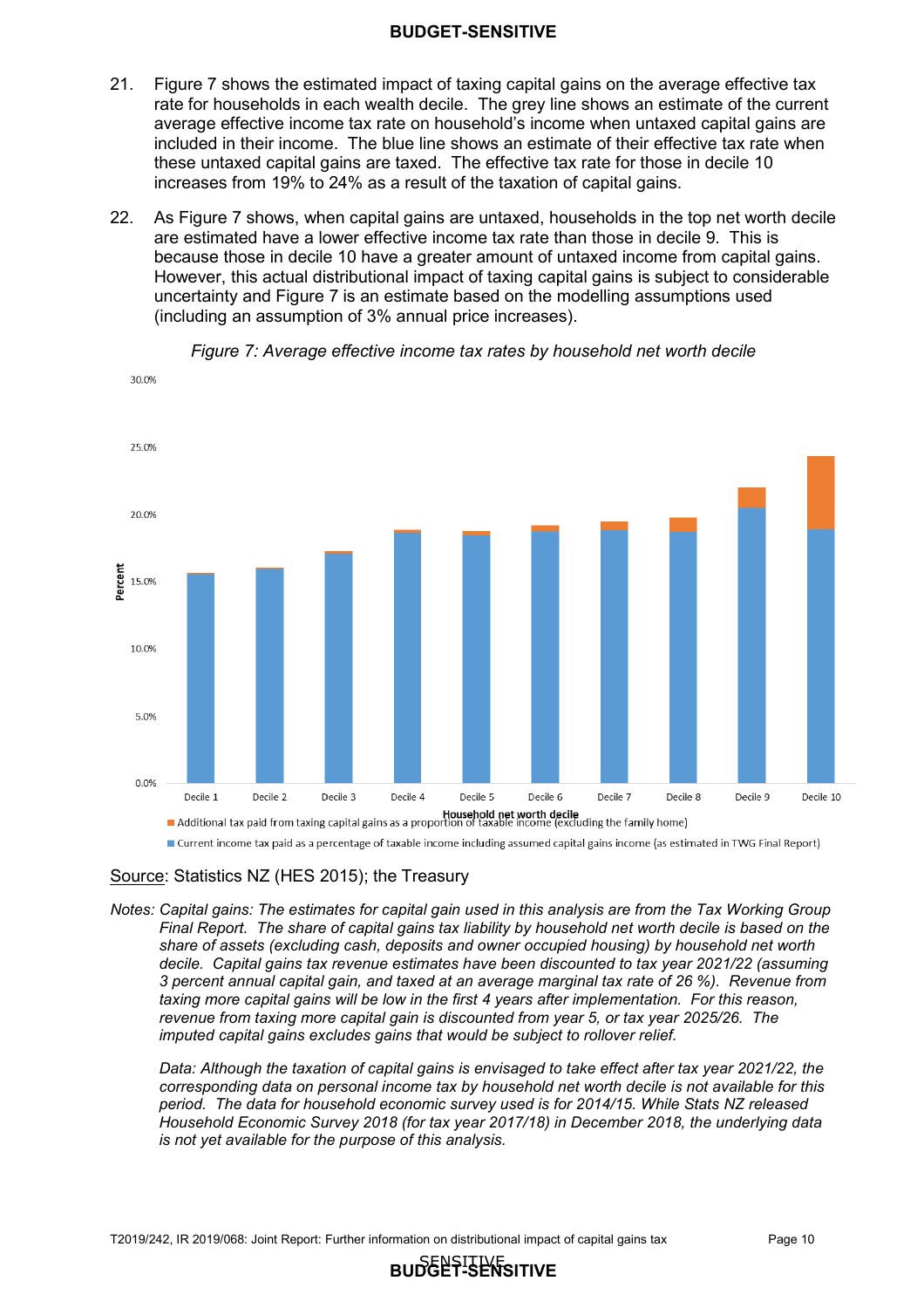#### **Distributional impact of minority recommendation**

- 23. solely to residential investment property. This is likely to be less progressive than a broad-based extension of the taxation of capital gains. A minority of the Tax Working Group recommended extending the taxation of capital gains
- $24$  both likely to be progressive with regards to wealth. However, non-residential investments are more concentrated among the wealthiest household quintile, so taxing these assets is expected to be more progressive than taxing residential investment property only. The wealthiest quintile own 86% of non-residential investments and 75% of residential property (excluding the primary home). Figure 8 below shows that taxing residential property and other investment assets are



#### *Figure 8: Selected assets by household net worth quintile*

Source: Statistics NZ (HES 2015); the Treasury, Inland Revenue<sup>4</sup>

 $25.$  quintile. It shows that the ownership of assets potentially subject to an extension of the taxation of capital gains are skewed towards the highest net worth quintile. Figure 9 shows how much of each asset type is owned by each household net worth

 $\overline{a}$ 



 information. In addition, some of the financial assets will be debt securities and other assets which are already comprehensively taxed. However, we expect the majority of the financial assets will be shares and equity in businesses. In addition, the attribution of assets from trusts and businesses to individuals is imprecise. There are some limitations to this data. As outlined earlier there is uncertainty in the estimates due to lack of available 4

 T2019/242, IR 2019/068: Joint Report: Further information on distributional impact of capital gains tax Page 11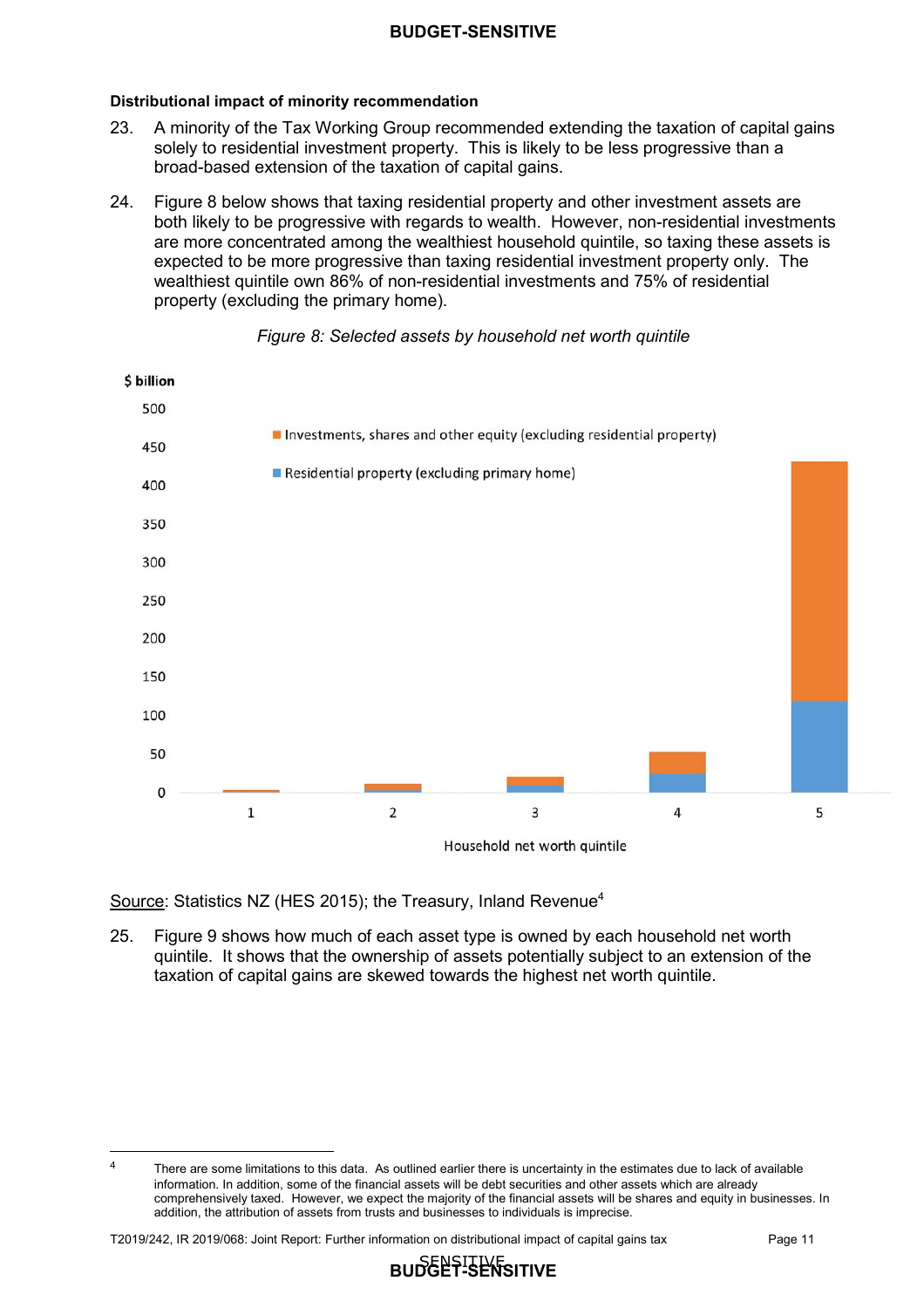| Figure 9: Percentage of assets owned by each household net worth quintile <sup>5</sup> |  |  |  |
|----------------------------------------------------------------------------------------|--|--|--|
|                                                                                        |  |  |  |

|                                                                |      | 2     | 3     |       |       |
|----------------------------------------------------------------|------|-------|-------|-------|-------|
| Investments, shares and other<br>equity (excluding residential |      |       |       |       |       |
| property)                                                      | 0.7% | 2.3%  | 3.2%  | 7.7%  | 86.2% |
| Residential property (excluding                                |      |       |       |       |       |
| primary home)                                                  | 0.8% | 2.1%  | 6.1%  | 15.8% | 75.2% |
| Primary home                                                   | 0.9% | 5.6%  | 17.9% | 28.1% | 47.5% |
| Currency and other assets                                      | 3.1% | 10.2% | 15.1% | 21.9% | 49.7% |

Source: Statistics NZ (HES 2015); the Treasury, Inland Revenue $^6$ 

 $26.$  Figure 10 shows that the highest net worth decile invest a greater proportion of their wealth into non-residential assets than other net worth deciles. Figure 10 shows the composition of each household's asset portfolio by net worth decile.

#### **Figure 10: Percentage of household assets for each household net worth quintile**

| Investments, shares and other   |       |         |       |       |       |
|---------------------------------|-------|---------|-------|-------|-------|
| equity (excluding residential   |       |         |       |       |       |
| property)                       | 16.3% | 13.7%   | 8.5%  | 12.2% | 41.1% |
| Residential property (excluding |       |         |       |       |       |
| primary home)                   | 8.0%  | $5.4\%$ | 7.1%  | 10.8% | 15.6% |
| Primary home                    | 26.3% | 40.6%   | 57.6% | 53.8% | 27.4% |
| Currency and other assets       | 47.6% | 39.6%   | 26.2% | 22.5% | 15.4% |

Source: Statistics NZ (HES 2015); the Treasury, Inland Revenue<sup>7</sup>

## How would taxing capital gains affect particular industries?

 27. An extension of the taxation of capital gains is likely to have an uneven impact across industries. Figure 11 shows the untaxed realised gains as a proportion of the total accounting profit for different industries. This shows that capital gains make a significant part of the accounting income for the property, agricultural and finance sector.

 $\overline{a}$ 

T2019/242, IR 2019/068: Joint Report: Further information on distributional impact of capital gains tax Page 12

SENSITIVE **BUDGET-SENSITIVE**

 $\frac{5}{6}$ Numbers do not add to 1 due to rounding and imprecision in some of the adjustments made.

 information. In addition, some of the financial assets will be debt securities and other assets which are already comprehensively taxed. However, we expect the majority of the financial assets will be shares and equity in businesses. In addition, the attribution of assets from trusts and businesses to individuals is imprecise. There are some limitations to this data. As outlined earlier there is uncertainty in the estimates due to lack of available

 information. In addition, some of the financial assets will be debt securities and other assets which are already comprehensively taxed. However, we expect the majority of the financial assets will be shares and equity in businesses. In addition, the attribution of assets from trusts and businesses to individuals is imprecise.  $7 \text{$  There are some limitations to this data. As outlined earlier there is uncertainty in the estimates due to lack of available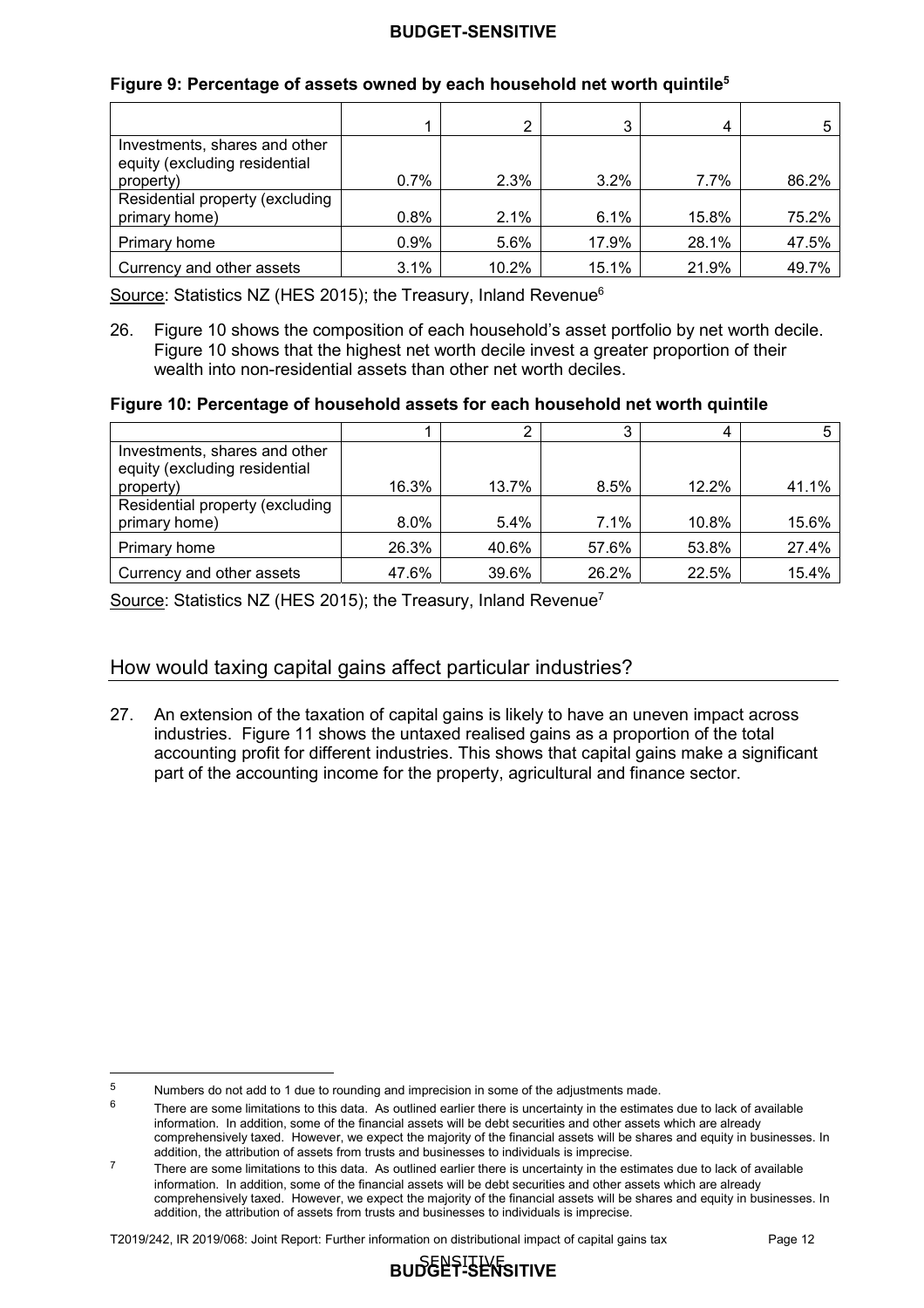*Figure 11: Untaxed realised gains as a proportion of total accounting profit by industry (2013- 2017)* 



#### Source: Inland Revenue (IR 10)

*Note: Figures 11 and 12 should be considered as an indicative view of capital gains earned by small and medium enterprises in New Zealand excluding a significant proportion of residential property owners. This is because the data used for these figures does not include most large businesses and a significant number of those in the residential property industry.* 

*The finance industry in these charts is generally made up of "holding companies". These are closely-held companies holding investment assets for their owners.* 

28. Figure 12 shows the total amount of untaxed realised gains in 2017 for each of these industries.